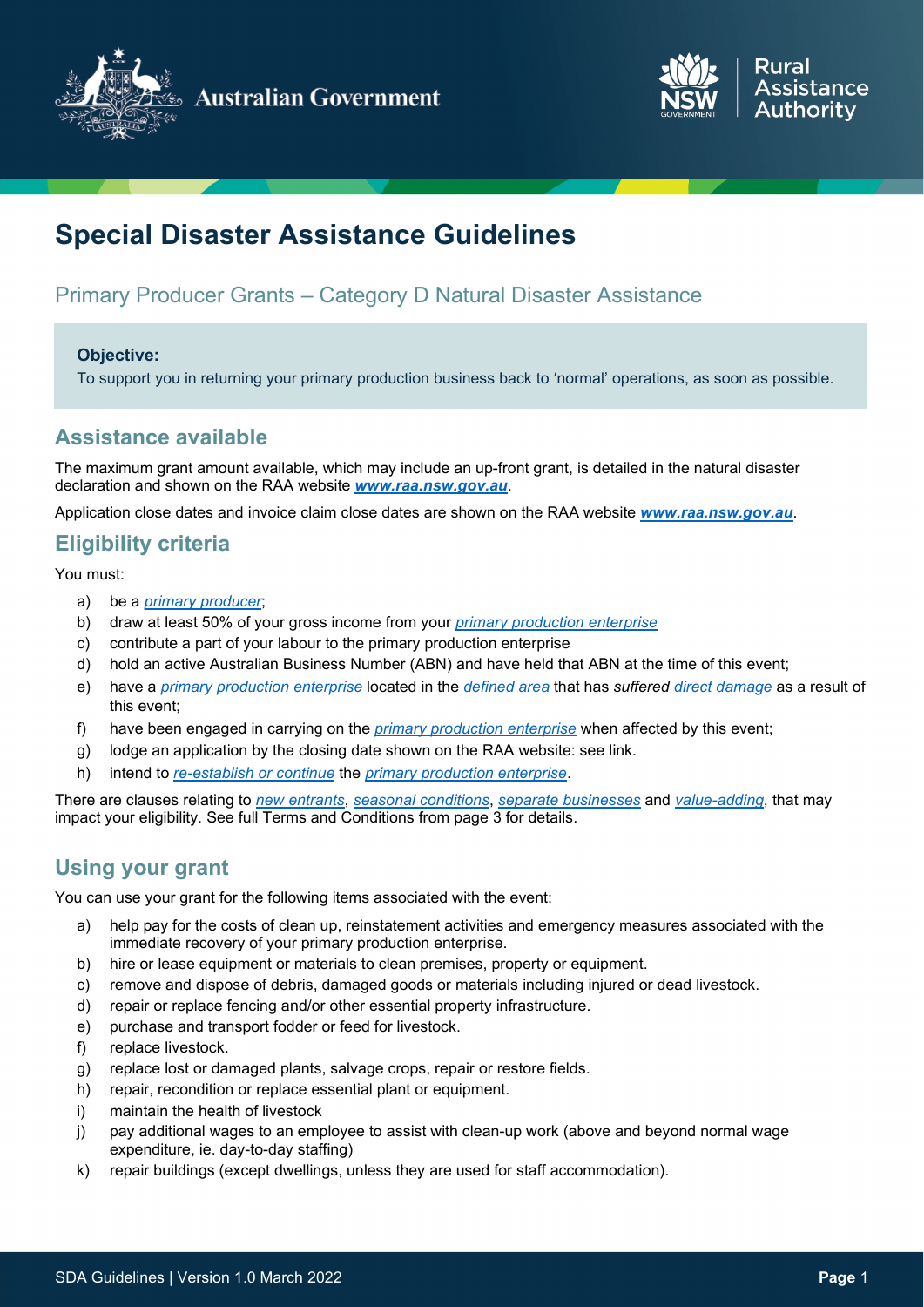

**Australian Government** 



# **Checklist for when you apply**

If you have been approved for assistance by the RAA and provided the following documents to us in the past 12 months, you may not need to provide them again.

- $\Box$  Personal tax returns of all members of the business
- $\Pi$  Latest farm business tax returns
- □ Local Land Service rates notice
- $\Box$  Quotes, estimates, photos, tax invoices (if you have them)
- Have you read the Terms and Conditions that go with these guidelines, from Page 3?

*If you have all documentation ready, the application should take approximately 30 minutes for you to complete. We need your documents to make sure these recovery grants only go to genuine primary producers who have been impacted by the event.* 

### **How to apply and claim**

You'll need to complete an online application and submit any claims by the closing dates shown on the [website.](https://www.raa.nsw.gov.au/disaster-assistance/sdg-november-2021)

### **SPECIAL DISASTER GRANT ASSESSMENT PROCESS**



If you need assistance with submitting your application, please contact us:

#### Phone: 1800 678 593

#### Email: [rural.assist@raa.nsw.gov.au](mailto:rural.assist@raa.nsw.gov.au)

If you have difficulty understanding these guidelines or completing the application form you should seek the assistance of your rural/financial counsellor, business advisor, accountant or a trusted family member/friend.

If you need assistance with interpreting or translating, please contact Multicultural NSW on 1300 651 500 or email [languageservices@multicultural.nsw.gov.au.](mailto:languageservices@multicultural.nsw.gov.au)

*Applications received after the advertised application closing date cannot be accepted.*

*Please don't self-assess your eligibility for this grant. If you have any questions regarding your eligibility please contact the RAA on free call 1800 678 593 or visit [www.raa.nsw.gov.au.](http://www.raa.nsw.gov.au/)*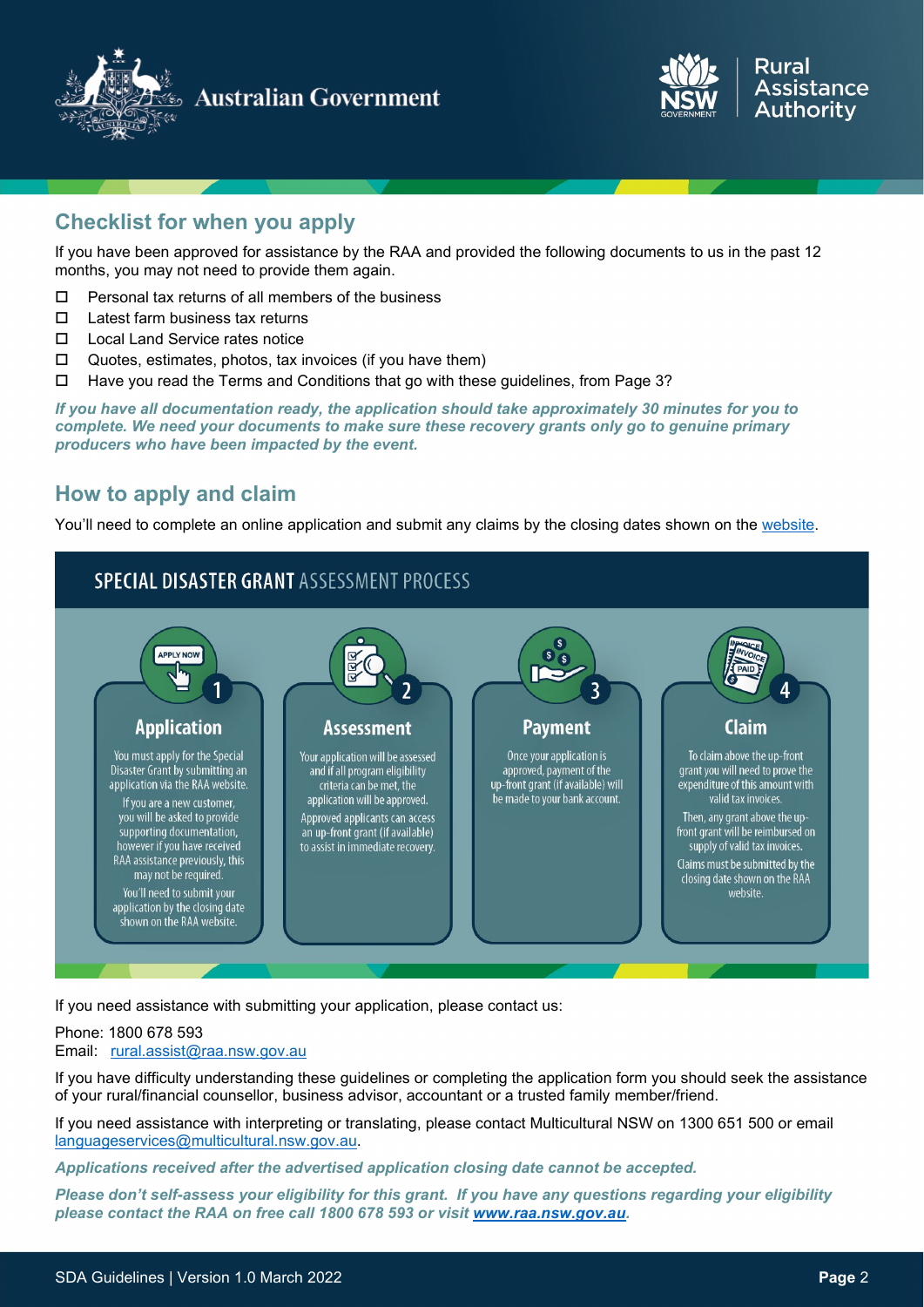



# **Terms and Conditions**

#### **1. About the program**

The objective of this assistance measure, made under agreement between the Commonwealth and State Government, is to support the recovery of *[primary producers](#page-7-0)* impacted by declared natural disasters.

The program provides a grant to *[primary producers](#page-0-0)* to help pay for the costs of clean-up and reinstatement of *[primary](#page-8-0)  [production enterprises](#page-8-0)* that have suffered *[direct damage](#page-7-2)* as a result of the eligible disaster.

#### **2. Assistance available**

- 2.1 The maximum grant amount per affected property (subject to Section 4) is detailed in the natural disaster declaration and shown on the RAA website.
- 2.2 An up-front grant, if included in the declaration, will be provided to eligible, approved applicants, without the need to provide invoices at the point of application. This grant will be provided on the basis of quotes or estimates and can be used for small, immediate expenses to support animal welfare, business clean up and reinstatement
- 2.3 *[Evidence](#page-7-4)*: eg *[valid tax invoices](#page-8-2)* may be required to validate expenditure of the up-front grant at any time, and is mandatory if the applicant seeks additional grant payments.
- 2.4 Payments above the value of the up-front grant will require *[valid tax invoices](#page-8-2)* at the point at which claims are made.
- 2.5 Should an initial application be less than the maximum grant amount, further applications may be submitted if additional expenditure is required to complete clean-up and reinstatement activities.

#### **3. Eligibility criteria**

- 3.1 To be eligible for the grant, you must:
	- a) be a *[primary producer](#page-7-0)*;
	- b) derive at least 50% of your gross income from the *[primary production enterprise](#page-8-0)*;
	- c) contribute a part of your labour to the *[primary production enterprise](#page-8-0)*;
	- d) hold an Australian Business Number (ABN) and have held that ABN at the time of the event;
	- e) have a *[primary production enterprise](#page-8-0)* located in the defined area for the event that has suffered *[direct](#page-7-2)  [damage](#page-7-2)* as a result of the event; and
	- f) have been engaged in carrying on the *[primary production enterprise](#page-8-0)* when affected by the event and have lodged an application by the closing date as listed on the RAA website.
	- g) intend to *[re-establish](#page-8-1) or continue* the *[primary production enterprise](#page-8-0)*.
- <span id="page-2-0"></span>3.2 You may also be eligible for a grant if:
	- a) your *[primary production enterprise](#page-8-0)* is located outside the defined disaster area for the event
		- I. but is carried on at least sometimes on a regular basis in the area; and
		- II. plant or equipment of the *[primary production enterprise](#page-8-0)* situated in the defined disaster area has been damaged or livestock has died as a result of the event.
	- b) you derive at least 50 per cent of your total gross income from primary production including value-added products (eg wine) made directly from raw produce grown by you.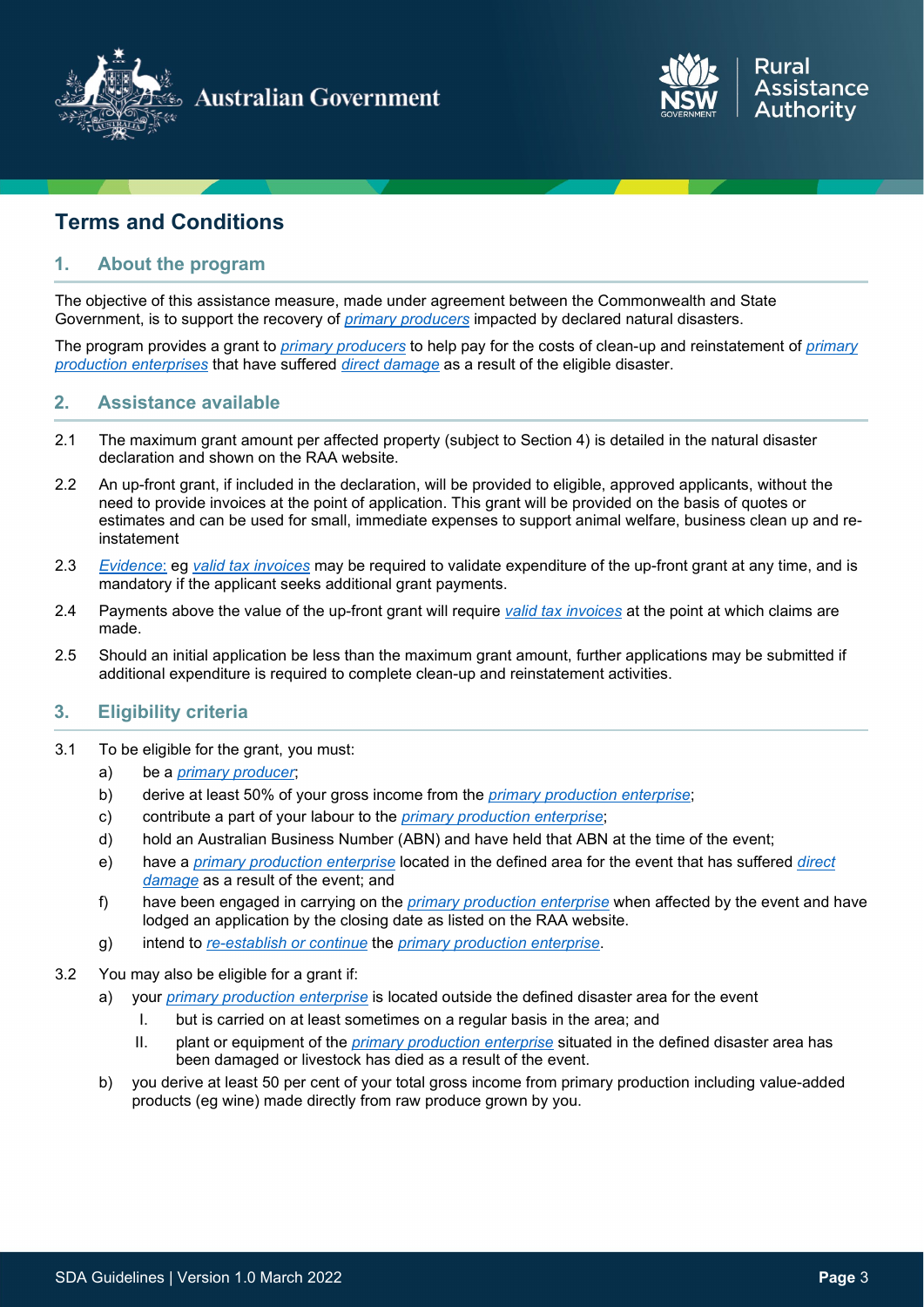



- 3.3 Where your income from primary production is less than 50 per cent of your total income, you can demonstrate that in the ordinary course of business you would meet that requirement, but:
	- a) your production income is currently reduced due to *[seasonal conditions](#page-7-3)* or *[biosecurity events](#page-7-3)*; and/or
	- b) due to long lead times to full production, you expect to earn such an amount of income within a three to eight year period, taking into account the nature of the industry.
- <span id="page-3-0"></span>3.4 Where two or more independent and separately owned and registered *[primary producers](#page-7-0)* operate from the same property, each *[primary producers](#page-7-0)* may receive a maximum grant to the maximum available providing applicants can demonstrate that:
	- a) they are independent and separately owned and registered with their own ABN from the other *[primary](#page-7-0)  [producer](#page-7-0)*(s) on that property
	- b) they are eligible for the grant in their own right (including the requirement that they derive at least 50% of their gross income from the *[primary production enterprise](#page-8-0)* per 3.1 b);
	- c) they are claiming for different expenses to the other *[primary producer](#page-7-0)*(s) who are operating on the same property; and
	- d) the expenses that they are claiming are essential to the operation of their *[primary production enterprise](#page-8-0)*.

#### **4. Eligible separate businesses**

- 4.1 Applicants who operate their *[primary production enterprise](#page-8-0)* under a single ABN on separate properties in different locations may apply for assistance up to the maximum amount available for the event for each eligible business.
- 4.2 Consideration of eligible separate *[primary production enterprises](#page-8-0)* may cover:
	- i. the staffing arrangements of the separate *[primary production enterprises](#page-8-0)*;
	- ii. whether the *[primary production enterprises](#page-8-0)* have their own plant, equipment or stock;
	- iii. the accounting arrangements of the separate *[primary production enterprises](#page-8-0)*;
	- iv. whether the separate *[primary production enterprises](#page-8-0)* operate under their own trading names;
	- v. the commercial scale, viability and autonomy of each *[primary production enterprises](#page-8-0)*.

#### **5. How grants may be used and evidence required**

- 5.1 Grants are provided to help pay for the costs of clean up, reinstatement activities and emergency measures associated with the immediate recovery of *[primary production enterprises](#page-8-0)* that have suffered *[direct damage](#page-7-2)* as a result of the event .
- 5.2 Eligible items and activities and the evidence you must provide to claim are shown in the table.
- 5.3 The RAA may require additional or alternative evidence not listed in the table to validate a particular claim.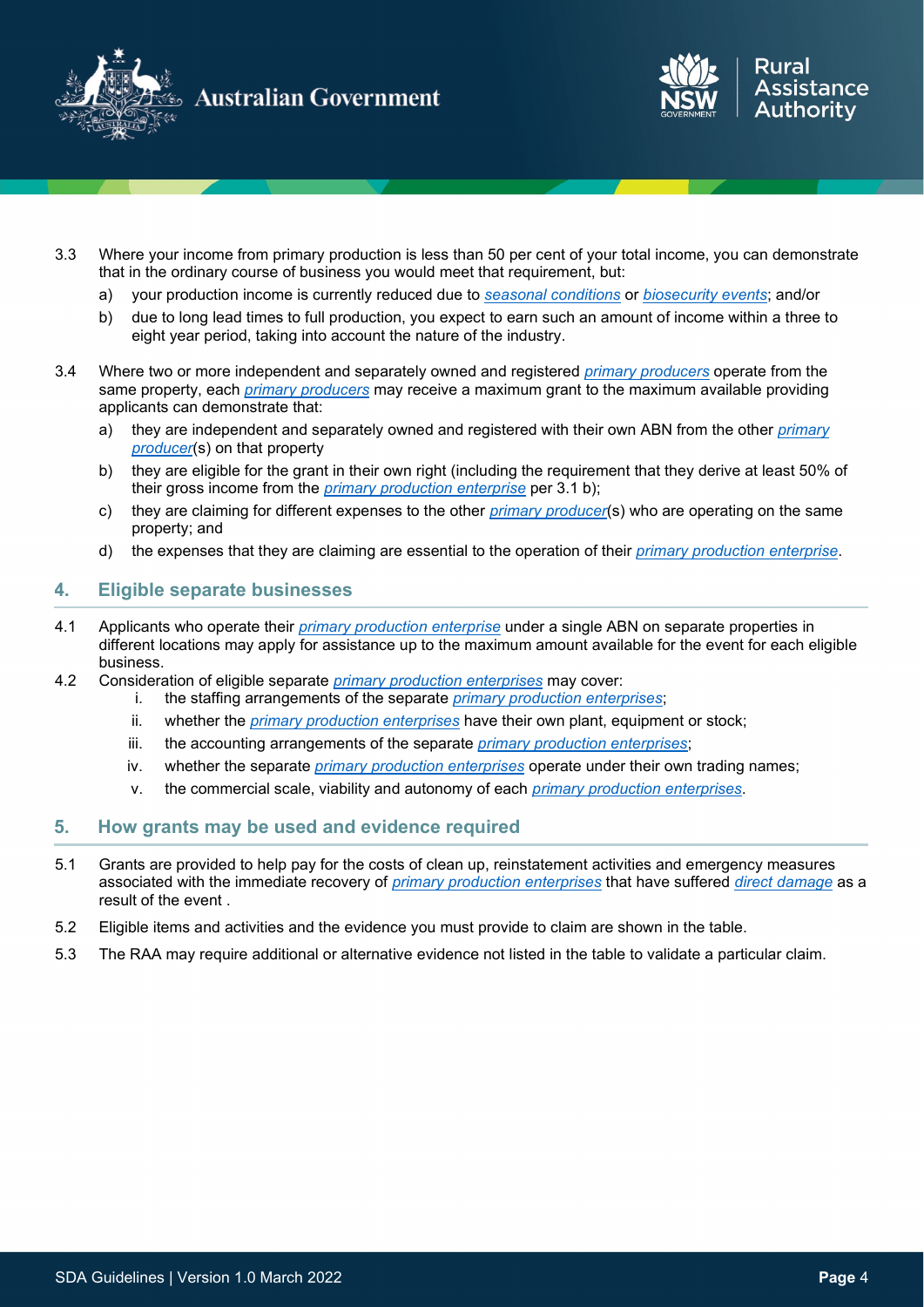



| <b>Eligible items and activities</b> |                                                                                                                                                       | Evidence you must provide to claim                                                                                                                                                                                                                                                                           |
|--------------------------------------|-------------------------------------------------------------------------------------------------------------------------------------------------------|--------------------------------------------------------------------------------------------------------------------------------------------------------------------------------------------------------------------------------------------------------------------------------------------------------------|
| a)                                   | Hiring or leasing equipment or materials to clean<br>premises, property or equipment.                                                                 | Lease agreement, valid tax invoice and proof of payment.                                                                                                                                                                                                                                                     |
| b)                                   | Removing and disposing of debris, damaged<br>goods, materials including injured or dead<br>livestock.                                                 | Valid tax invoice and proof of payment.                                                                                                                                                                                                                                                                      |
| C)                                   | Repairing or replacing fencing and/or other<br>essential property infrastructure.                                                                     | Valid tax invoice and proof of payment.                                                                                                                                                                                                                                                                      |
| d)                                   | Purchasing and transporting fodder or feed for<br>livestock.                                                                                          | Valid tax invoice and proof of payment.                                                                                                                                                                                                                                                                      |
| e)                                   | Replacing livestock (including oyster spat).                                                                                                          | Evidence may include:                                                                                                                                                                                                                                                                                        |
|                                      |                                                                                                                                                       | NLIS Tags numbers,<br>LLS land and stock return,<br>letter from a veterinarian if animals are euthanised,<br>$\bullet$<br>livestock schedule from your accountant<br>$\bullet$<br>tax invoices as evidence of purchase of oyster stock<br>evidence of a history of wild oyster spat catching                 |
| f)                                   | Replacing lost or damaged plants, salvaging                                                                                                           | Evidence must include:                                                                                                                                                                                                                                                                                       |
|                                      | crops, repairing or restoring fields.                                                                                                                 | Details of when the original crop was planted and how<br>much has been damaged (ha), and<br>Proof of input costs originally outlaid through valid tax<br>$\bullet$<br>invoices and proof of payment, and<br>A schedule of costs to reinstate the crop stating when<br>$\bullet$<br>work is to be undertaken. |
| g)                                   | Repairing, reconditioning or replacing essential<br>plant or equipment.                                                                               | Valid tax invoice and proof of payment and evidence that<br>plant and equipment was damaged beyond repair to<br>claim replacement.                                                                                                                                                                           |
| h)                                   | Maintaining the health of livestock                                                                                                                   | Valid tax invoice and proof of payment.                                                                                                                                                                                                                                                                      |
| i)                                   | Paying additional wages to an employee to assist<br>with clean-up work (above and beyond normal<br>wage expenditure, ie. day-to-day staffing)         | For full time employees - PAYG statement with YTD and<br>salary details (for example standard hours per week). The<br>payslip would also need to note any overtime worked<br>which may be reimbursed under this expense.                                                                                     |
|                                      |                                                                                                                                                       | For casual staff evidence of the number of average hours<br>they were working prior to the event and evidence of<br>hours over and above evidenced by PAYG slips.                                                                                                                                            |
| j)                                   | Repairing buildings (except dwellings, unless they<br>are used for staff accommodation).                                                              | Valid tax invoice and proof of payment.                                                                                                                                                                                                                                                                      |
| k)                                   | The replacement of physical assets to return<br>infrastructure to its previous standard, or to a<br>standard that improves <i>future resilience</i> . | Valid tax invoice and proof of payment.                                                                                                                                                                                                                                                                      |

*Note: If stock loss cannot be verified the RAA will process claims for other eligible items first.*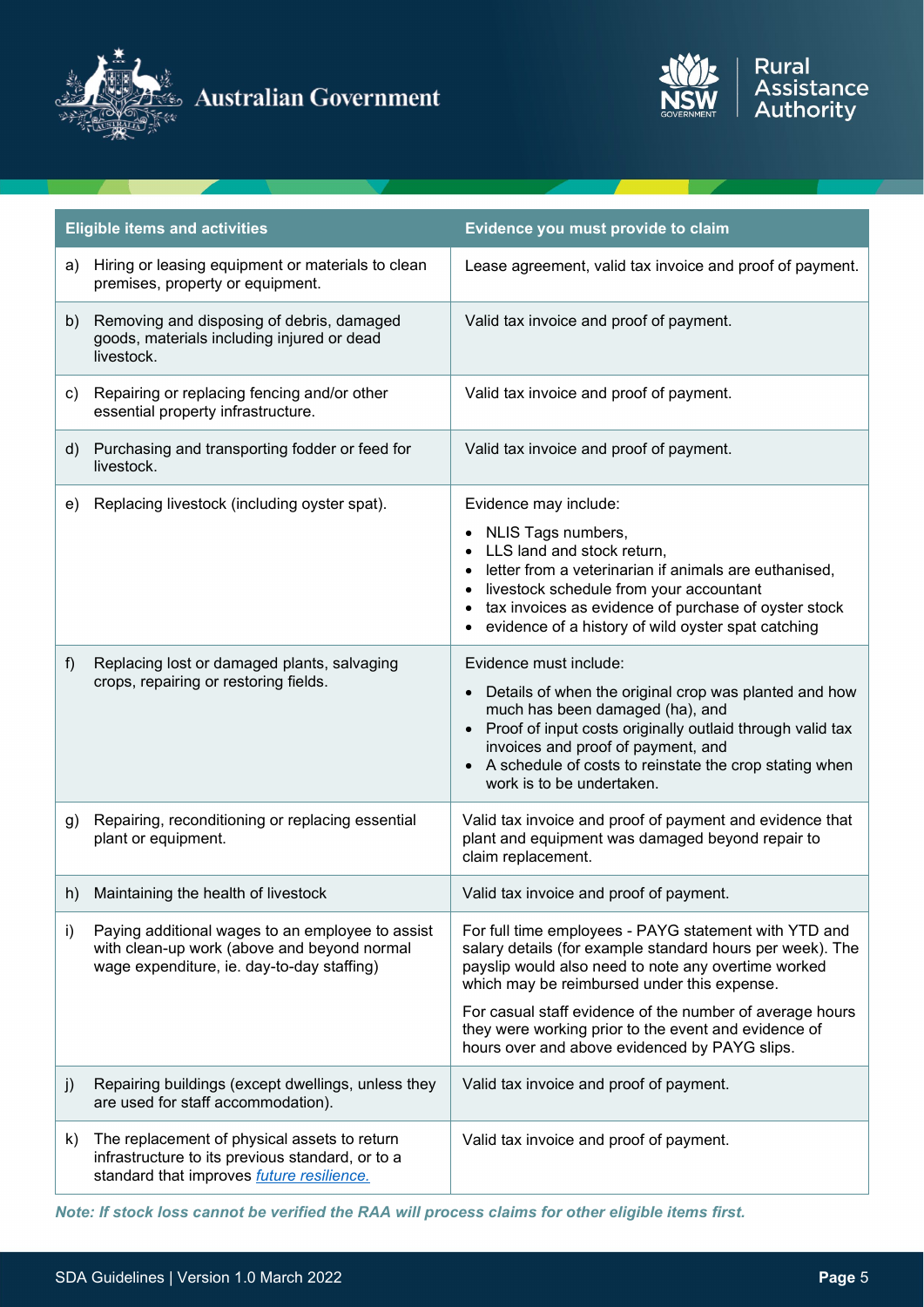



### **6. Exclusions**

- 6.1 You will not be eligible for a grant, or part of a grant, if:
	- a) you have received, or have been approved to receive, financial assistance for costs associated with the items described in section 5, from another government assistance scheme, under the same ABN.
	- b) you have already applied in relation to the same property.
- 6.2 The following costs are ineligible:
	- a) Damage to dwellings.
	- b) Damages that are covered by insurance noting you may be eligible for a grant for the portion of costs that are not covered by your insurance, or for amounts in excess of the value insured.
	- c) Own labour (including existing staff and own equipment).
	- d) Expansion projects, or areas that were not in active production at the time of the event. However, this does not prevent investing to improve future resilience through the use of more durable materials or design.
	- e) Loss of income.

#### **7. Application and claiming process**

- 7.1 You should refer to the Rural Assistance Authority (RAA) website and complete an online application. You should include quotes, estimates or invoices at that point, where available. You are not required to complete all expenditure before applying for a grant however invoices for all completed work will be required prior to payment of any grant amount over the up-front amount and up to the maximum grant available.
- 7.2 RAA recognises that you may have been impacted by a number of declared disaster events over the past 12 months and that allocating a claim (ie an invoice) to any one of these events will be difficult. We ask that you use your best endeavours to ensure proper record keeping. RAA will work with you to allocate a claim (ie an invoice) to the relevant event but acknowledges that in some instances this may not be possible. In these circumstances, RAA will use our discretion to allocate the invoice to the most relevant event based on the information provided.

#### **8. Period for claiming**

8.1 Application close dates and invoice claim close dates are shown on the RAA website **[www.raa.nsw.gov.au](http://www.raa.nsw.gov.au/)**.

#### **9. Assessment**

- 9.1 Applications will be assessed against the eligibility criteria.
- 9.2 RAA may take into account your credit position and the status of any existing loans to help verify your intention to *[re-establish or continue](#page-8-1)* the *[primary production enterprise](#page-8-0)*.
- 9.3 RAA reserves the right to request further information from you or from any business or individual you have engaged, to assist in assessing your application and to verify any information provided in your application. Failure to provide such information may result in RAA refusing your application.
- 9.4 RAA reserves the right to refuse an application where eligibility criteria are not met, or where you do not or cannot provide sufficient information for the RAA to determine if eligibility criteria have been met.
- 9.5 The RAA can put an application on hold where the applicant is under investigation or has been charged in relation to the fraudulent receipt of grants under this or other RAA programs.
- 9.6 Complete applications will be assessed in order of receipt. Incomplete applications will not enter the assessment queue until all required information is provided.
- 9.7 Applicants should note that past financial assistance under this program or any other program is not a reliable indicator of eligibility for future financial assistance under this program.
- 9.8 Applications submitted may be subject to audit by RAA or its agents in order to determine compliance with scheme guidelines.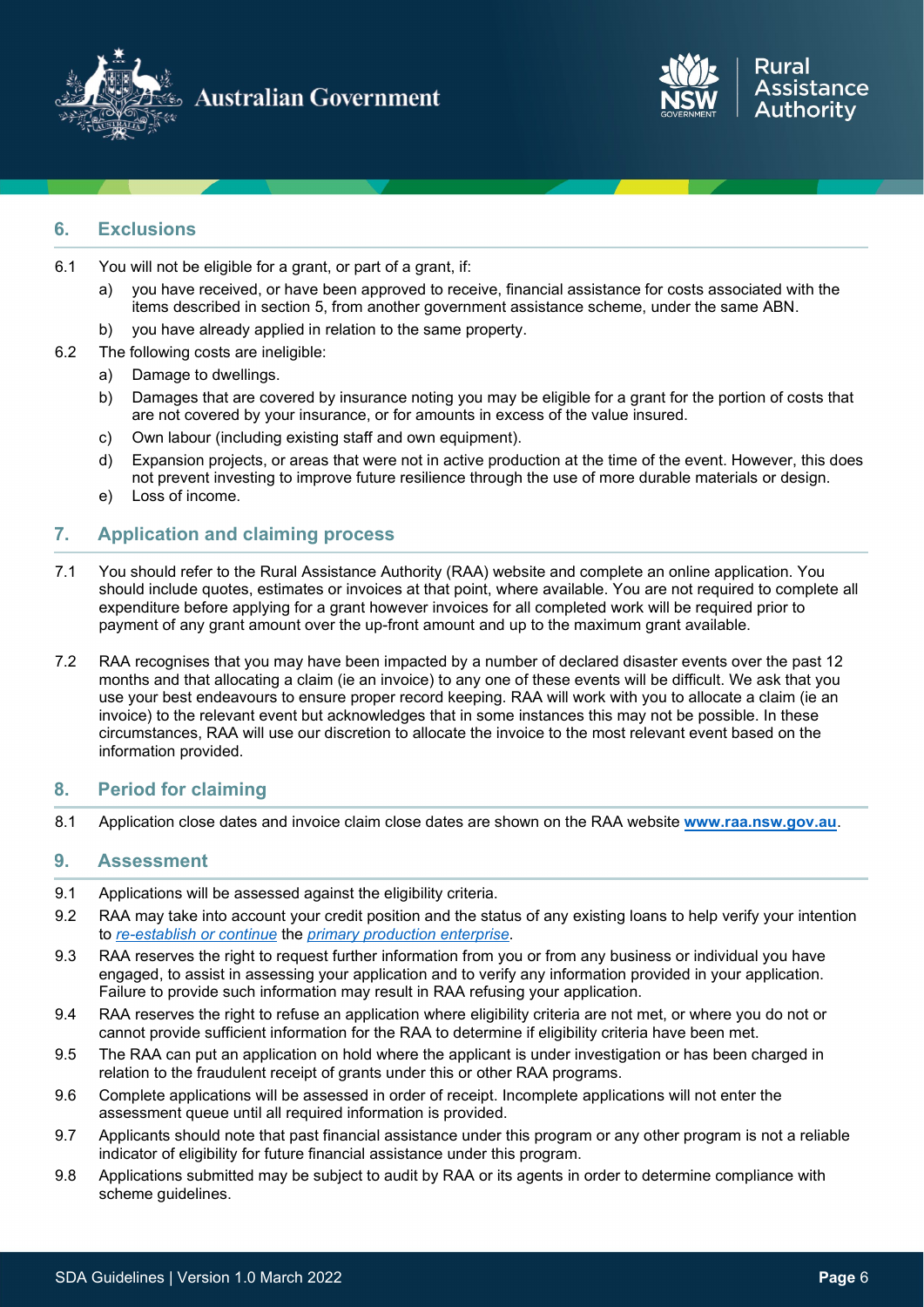



- 9.9 Before applying for financial assistance under this program, you should seek advice from your legal, business or financial advisers about the tax implications of this financial assistance.
- 9.10 You will be expected to provide a range of supporting documentation, including the latest local council rate notice; latest available Tax Return and Financial Statement for your farm business and complete copies of personal Tax Returns for each member of the farm business.
- 9.11 You should also include personal taxation returns for all beneficiaries of trusts and all Directors/Shareholders of a company where other entities are involved. This assists in determining primary producer status.

#### **10. Important information**

- 10.1 These guidelines are correct at the time of publishing.
- 10.2 RAA reserves the right to amend, alter or change these guidelines at any time, and it is your responsibility to ensure that they check the relevant website prior to application.
- 10.3 The guidelines that apply to your application will be the guidelines that are current at the time your application is received by RAA.

#### **11. Fraudulent claims**

- 11.1 The RAA takes fraud and corruption seriously. Suspected fraud will be assessed and investigated as appropriate, which may require involvement of external parties such as NSW Police or the NSW Independent Commission Against Corruption (ICAC).
- 11.2 By signing the claim form, you are declaring that the information provided in the application form and supporting documentation is true and accurate.
- 11.3 Providing inaccurate, untrue or misleading information may be a breach of the *Rural Assistance Act* 1989 or criminal law for which serious penalties may apply.
- 11.4 The RAA responds to fraud by:
	- Audit and site validation of applications and claims that are of concern
	- Referral to NSW Police or ICAC of suspected fraud
	- Recovery of any assistance provided under a fraudulent application
- 11.5 An application approval, or payment of a claim against an approved grant, may be delayed where:
	- Assistance previously provided by this or any other related NSW government grant program cannot be validated or
	- The outcome of relevant legal or validation actions may impact the decision to grant further assistance.

#### **12. Evaluation**

The RAA is committed to providing excellent service that responds to your needs through well targeted programs. For that reason, the RAA evaluates its programs. This includes surveys at various points of your application, approval and completion. The RAA may also contact you to ask about your experience of the assistance you received. The RAA will always treat the responses you provide as confidential and use the information only for the purposes it was collected.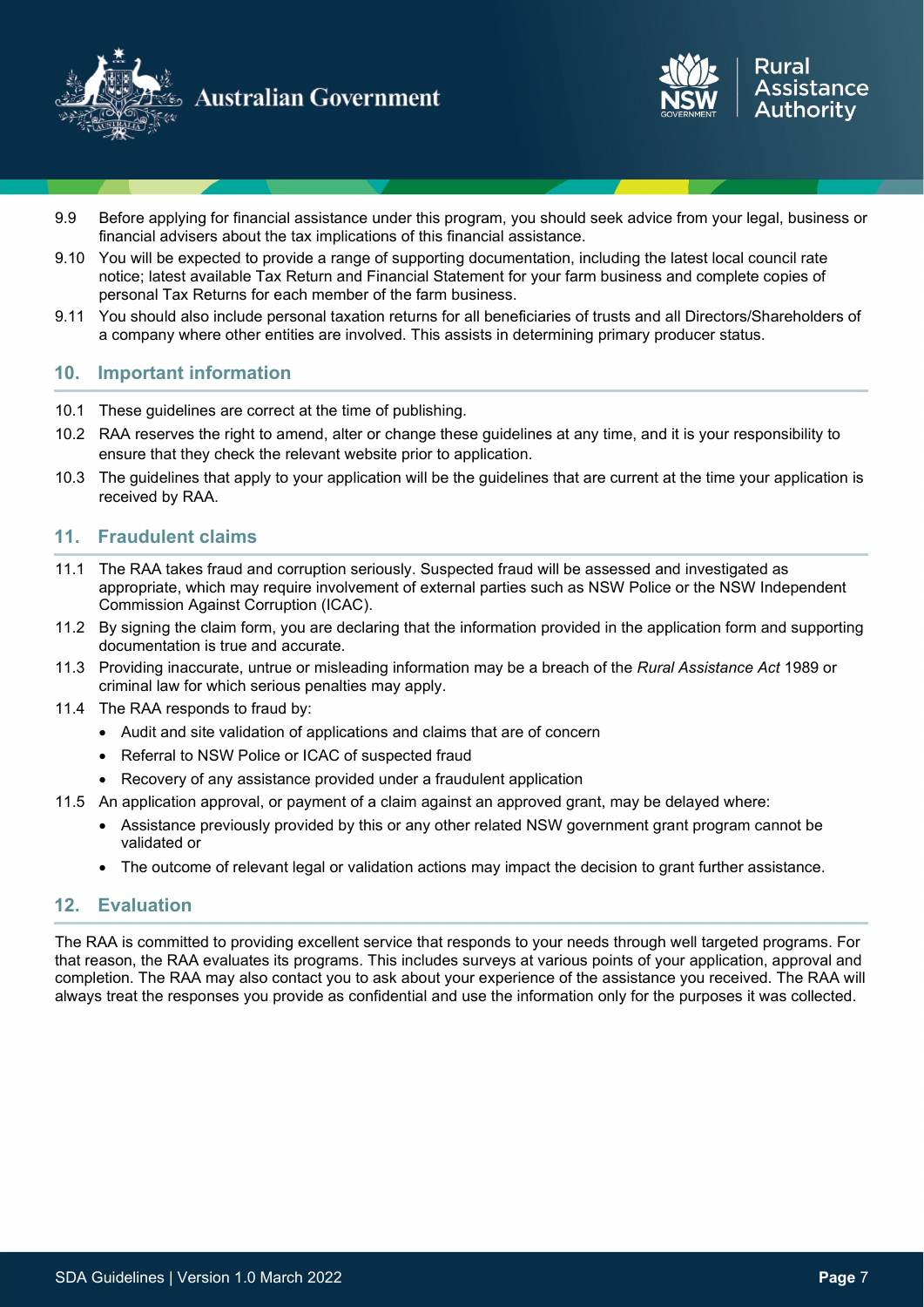



### **13. Submitting your application**

Please apply online at: [www.raa.nsw.gov.au/disaster-assistance/sdg-november-2021](http://www.raa.nsw.gov.au/disaster-assistance/sdg-november-2021)

If you need assistance with submitting your application, please contact us per below.

Phone: 1800 678 593 Email: [rural.assist@raa.nsw.gov.au](mailto:rural.assist@raa.nsw.gov.au) 

If you have difficulty understanding these guidelines or completing the application form you should seek the assistance of your rural/financial counsellor, business advisor, accountant or a trusted family member/friend.

If you need assistance with interpreting or translating, please contact Multicultural NSW on 1300 651 500 or email [languageservices@multicultural.nsw.gov.au.](mailto:languageservices@multicultural.nsw.gov.au)

**Applications received after the advertised application closing date cannot be accepted.**

**If you have any questions regarding your eligibility for the program, please contact the RAA on free call 1800 678 593 or visit [www.raa.nsw.gov.au.](http://www.raa.nsw.gov.au/)** 

### **Please call your nearest Rural Financial Counsellor on 1800 319 458 (Southern and Central NSW) or 1800 344 090 (Northern NSW) if you are in financial difficulty.**

#### **14. Definitions**

<span id="page-7-3"></span>*Biosecurity event* – An agricultural plague, disease or pest event.

<span id="page-7-1"></span>*Defined area* – A Local Government Area (LGA) that has been declared a *Natural Disaster* for the event.

<span id="page-7-2"></span>*Direct damage* relates to physical damage that occurred as a result of the event. This means immediate damage caused by flood-waters at the time of the floods. The hazard can remain so long as flood waters remain. There is a distinction however, between clean-up activities that cause damage in themselves, and damage that occurs as a direct result of the floods. For example, a boat that is damaged during the floods or while flood waters remain high, would be covered. But a boat that is damaged during the recovery process, after flood-waters have receded, would not be covered.

*Defined disaster area* for an eligible disaster means the area that the appropriate Minister has declared for the purpose of activating the Disaster Recovery Funding Arrangements. These are shown on the RAA's website.

<span id="page-7-4"></span>*Evidence* can also consist of:

- a) Photographic evidence of damage incurred may also be sought, including details of:
	- Who took the photograph(s)
	- Where the photograph(s) was taken
	- The date on which the photograph was taken
	- An explanation of the damage that the photograph is intending to show.

Insurance details including proof of insurance, and potentially pay out figures when audit is undertaken.

<span id="page-7-5"></span>*Future resilience* – focusses on replacement of infrastructure including fencing and roads where the intention of the replacement is to improve resilience to future natural disaster events through the use of more durable materials or design. The intention is to encourage responsible infrastructure replacement rather than business expansion.

*Natural Disaster* – One or a combination of the following rapid onset events: bushfire, earthquake, flood, storm, cyclone, storm surge, landslide, tsunami, meteorite strike, or tornado.

<span id="page-7-0"></span>*Primary producer* means: a sole trader who spends a part of their labour on, and derives the majority of their total gross income from a primary production enterprise.